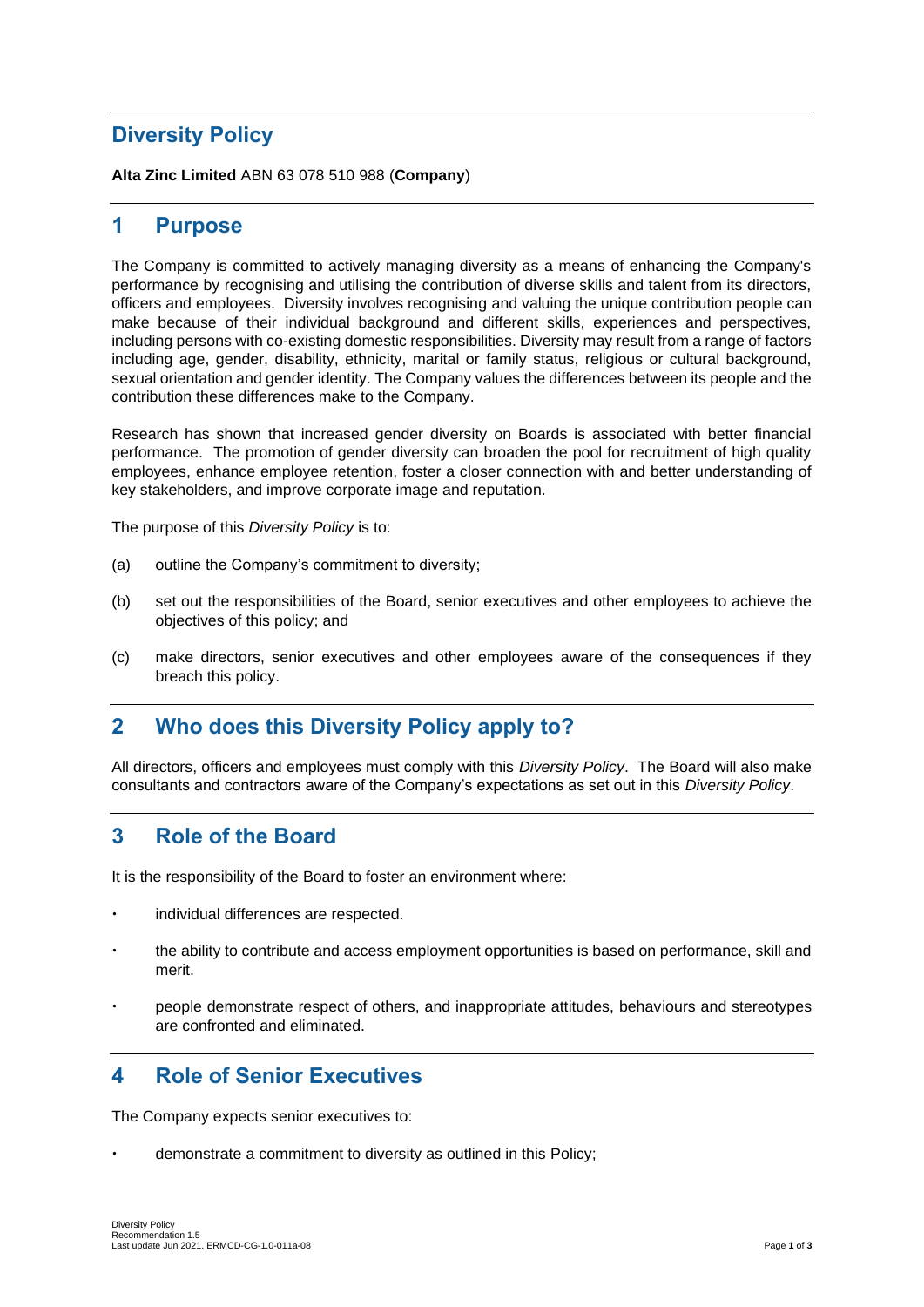- foster individual career development in accordance with this Policy, and make decisions on selection and promotion on the basis of performance, skill and merit;
- work to create an environment where people demonstrate respect for others and which is free from unlawful discrimination, harassment and bullying; and
- support individuals to resolve concerns or complaints that arise in the context of diversity.

### **5 Role of individuals**

The Company expects each individual to:

- demonstrate consideration for the cultural and social differences of the people with whom they work;
- communicate with others politely and respectfully;
- act to prevent or stop unlawful discrimination, harassment and bullying in the workplace;
- raise any diversity concerns with the Managing Director, Chair or Report and Investigation Officer, as appropriate, and where a concern has been raised, engage constructively to resolve that concern; and
- participate in any initiatives that support the achievement of the objectives of this Policy.

## **6 Promoting diversity**

The Company encourages diversity in employment, and in the composition of its Board, as a means of ensuring the Company has an appropriate mix of skills and talent to conduct its business and achieve the Company's goals.

Specifically, the Company will provide equal opportunities in respect to employment and employment conditions, including:

- (a) **Hiring**:The Board will ensure appropriate recruitment and selection practices based on diverse skills, experience and perspectives is used when hiring new staff, including Board members. Job specifications, advertisements, application forms and contracts will not contain any direct or inferred discrimination. The Board is empowered to engage professional consultants to assist in the hiring process by presenting diverse candidates to the Company for consideration.
- (b) **Training**: All internal and external training opportunities will be based on merit and in light of Company and individual needs. The Board will consider senior management training and executive mentoring programs to assist in the development of a broader and more diverse pool and skilled and experienced employees and that, over time, will prepare them for senior management and Board positions.
- (c) **Flexible working practices**: The Company recognises that employees (male and female) at all levels may have domestic responsibilities and will consider flexible work practices that will assist them to meet those responsibilities.
- (d) **Career advancement**: All decisions associated with career advancement, including promotions, transfers, and other assignments, will meet the Company's needs and be determined on skill and merit.